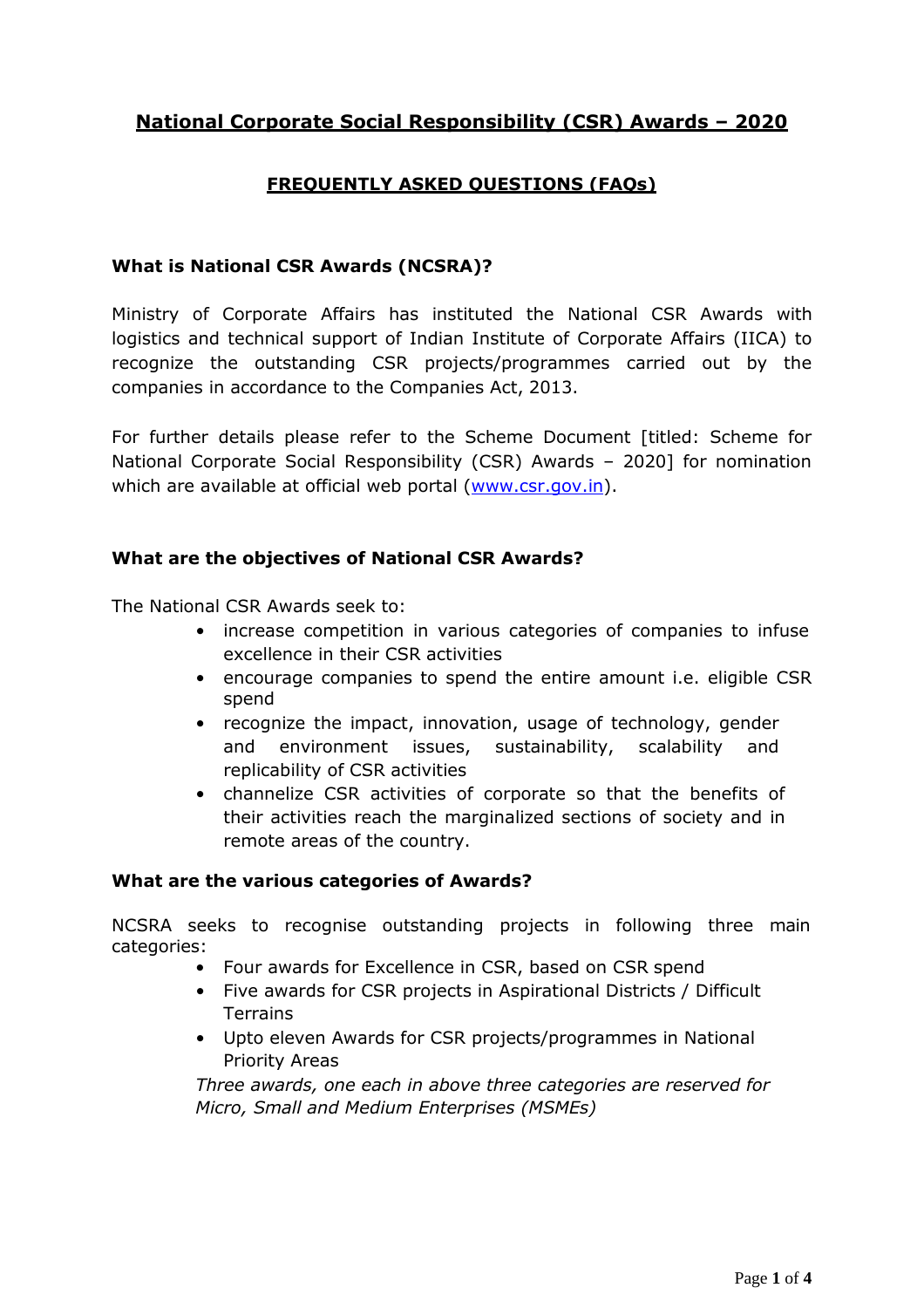#### **What is the period (Financial Year) for which a Company is eligible to apply for NCSRA 2020**

Calculation of eligible CSR Spend is based on FY 2017-18.

### **What is the period for which CSR Projects / Programmes are being considered for National CSR Awards 2020?**

CSR Interventions carried out between 01.04.2017 to 31.03.2019 in project / programme mode may be considered for National CSR Awards 2020.

If an ongoing CSR project / programme fall under the above mentioned period, the same may be considered, given that Company provides specific structured interventions in project / programmes mode during that period justifying the utilization of the CSR budget of Financial year 2017-18.

Further, if an ongoing CSR project/programme ends at any time during the above mentioned period, the period covered by the project/programme should specifically highlight CSR interventions in project/ programme mode during the period covered justifying the utilization of CSR budget of Financial Year 2017-18.

#### **What period should be covered for mentioning numbers of beneficiaries of the CSR projects/programmes in the application?**

Numbers of beneficiaries covered during the 01.04.2017 to 31.03.2019 may be mentioned.

# **What is the maximum number of nominations, a designated nominating organization can nominate?**

A nominating organization can nominate up to maximum of 30 nominations (10 in each main category of awards).

#### **Is there any bar on numbers of nominations from a company? If a company wish to apply in more than one category, is it possible?**

As per the Scheme for National CSR Awards a company can apply in different sub-categories of awards as applicable.

#### **Can a company apply to different nominating organizations for same projects?**

It is advised that same project /programme /application should not be submitted to more than one nominating organization. However, different CSR projects / programmes / application in different applicable sub-categories may be submitted to different nominating organizations for consideration.

#### **What are various phases of National CSR Awards?**

(a) Nominations to be made by designated nominating organizations,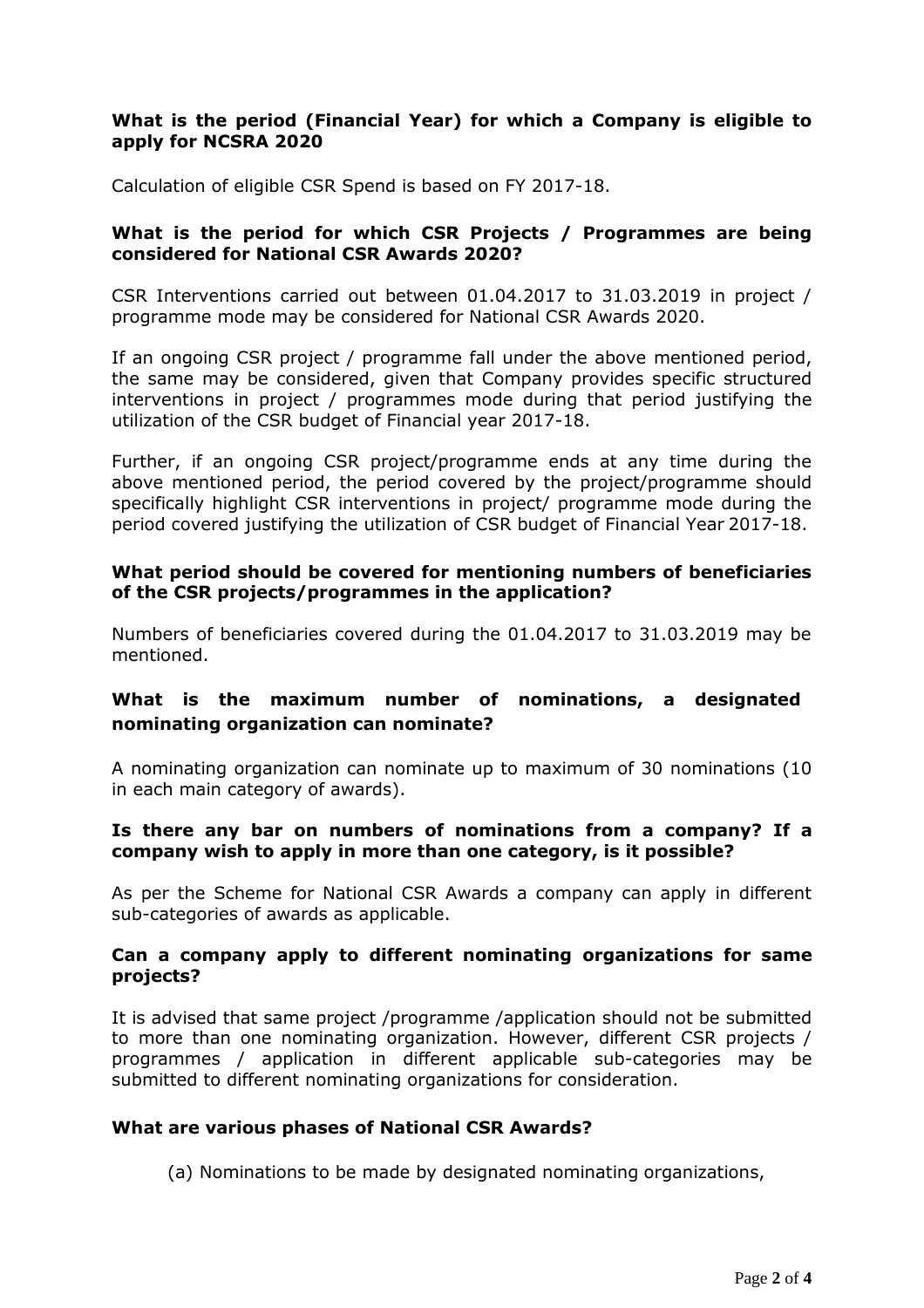- (b) Shortlisting of nominations,
- (c) Call for detailed submissions for shortlisted entries, and
- (d) Field verification.

### **What is the maximum number of awards that shall be given?**

Up to 20 awards (including 3 awards for MSMEs).

#### **What is the time limit (deadline) for accepting nominations?**

10 March 2020.

#### **What is the procedure and mode of submission to apply for nominations for NCSRA 2020?**

Only online nominations through designated nominating organisations as given in the scheme of NCSRA – 2020 will be accepted. Designated nominating organizations are:

- Ministries/ Departments of Govt of India
- State Governments/Union Territory Administrations
- Professional Institutions: ICSI, ICAI, ICMAI
- National Level Trade and Industry Bodies (CII, FICCI, ASSOCHAM, PHDCCI, SIDBI, FISME, Ladhu Udyog Bharti, Indian Merchants Chamber, [Bombay Chamber of Commerce &](http://www.bombaychamber.com/) Industry, Indian Chamber of Commerce, India SME Forum and SCOPE)

#### **Can a Society/ Foundation/ Trust be nominated for National CSR Awards?**

No, only the companies registered under the Companies Act, 2013 are eligible for NCSRA.

#### **Is a MSME eligible to apply if it is a proprietorship / partnership firm and does not have CIN?**

MSMEs registered under Companies Act, 2013/1956 and falling under the threshold as per Section 135 of Companies Act, 2013 are eligible to apply.

#### **Group companies have a foundation to implement the CSR projects / programmes, can that Foundation apply for National CSR Awards?**

No, only eligible companies can apply for the National CSR Awards. The Foundation is to be considered as implementing agency. The award application may either be on the name of eligible Holding Company or one of the eligible group companies who has funded that project/programme in accordance with the eligibility provisions under the Scheme for National CSR Awards.